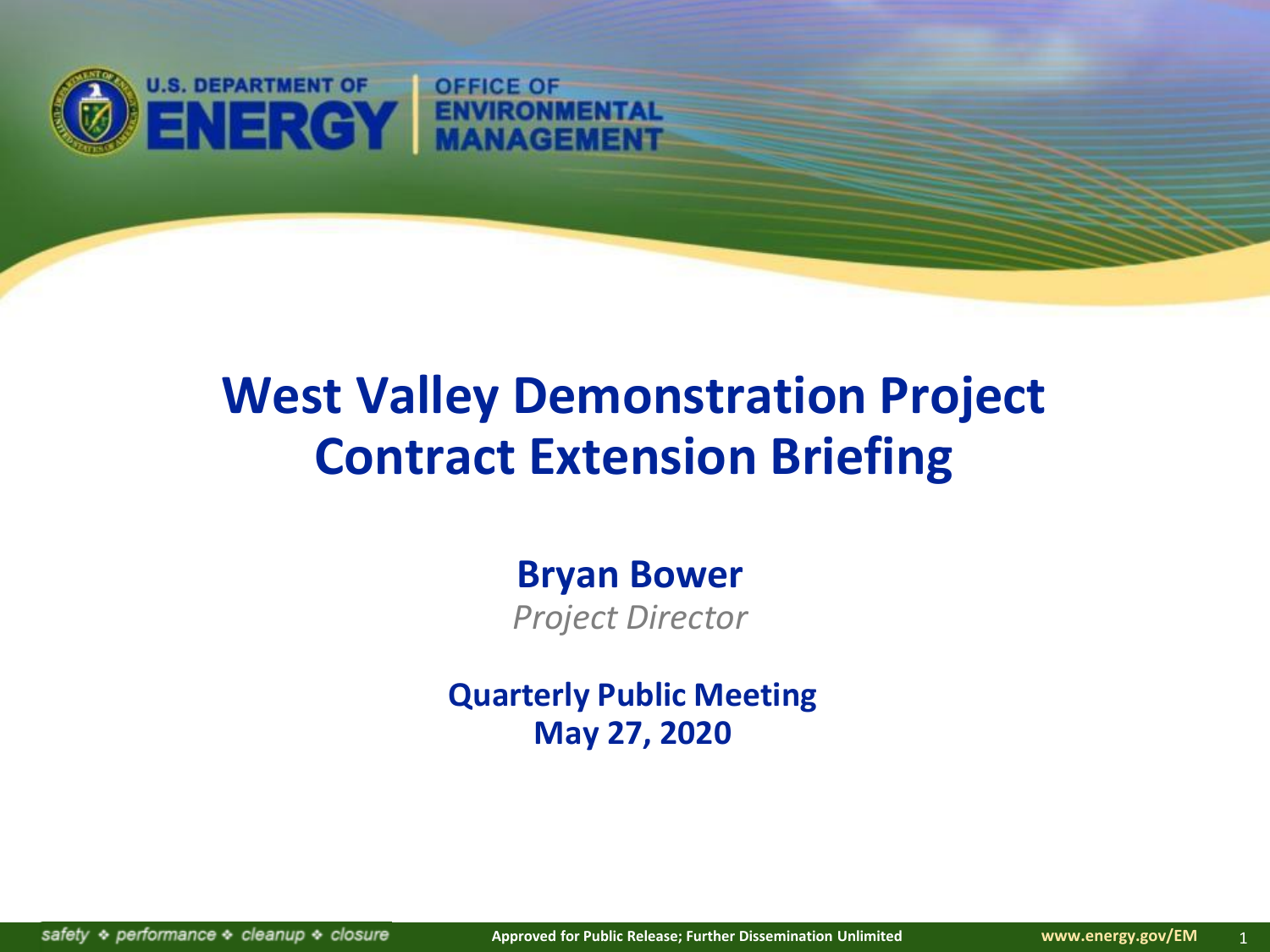#### **Cleanup Contract Extension**

- In April 2018, DOE paused planned demolition work on the MPPB to reevaluate options for demolitions.
	- o CHBWV continued to deactivate the MPPB, as well as perform additional deactivation
- In March 2019, after reviewing lessons learned from the Vitrification Facility (VF) demolition, as well as demolitions across the DOE Complex, DOE directed CHBWV to resume planning for the above-grade demolition on the MPPB.
- DOE requested a proposal from CHBWV to address lessons learned from demolition activities and include "pause" impacts.



Former location of Vitrification Facility (Main Plant Process Building in background)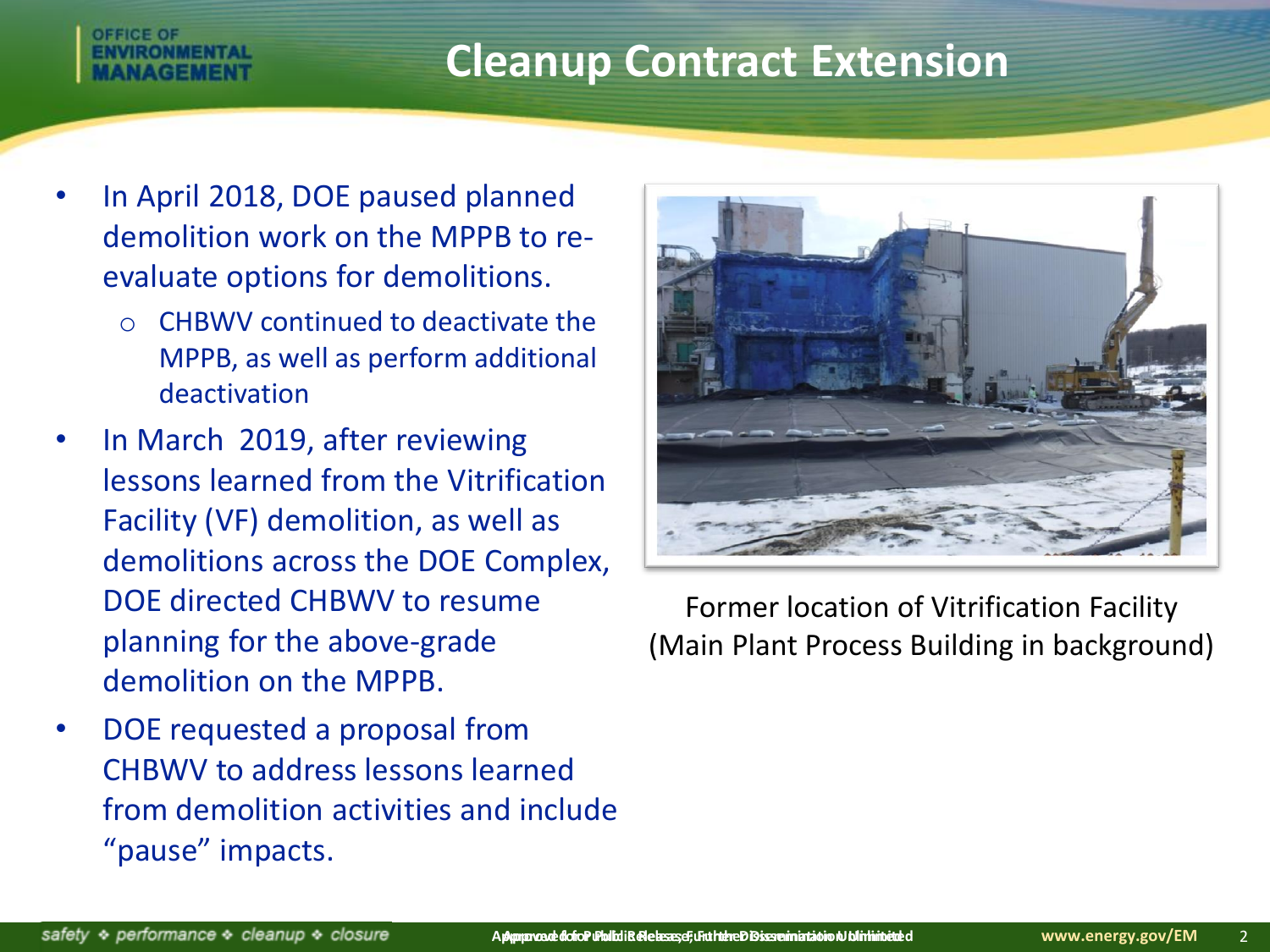#### **Cleanup Contract Extension (Cont.)**

- On April 9, 2020, DOE extended CH2M Hill BWXT West Valley, LLC's (CHBWV) cleanup contract.
	- o Contract extended by an additional 39 months (to June 29, 2023).
	- o This extension enables CHBWV to safely and efficiently complete deactivation, demolition and removal of the Main Plant Process Building (MPPB), the last remaining major facility at the site.



#### Main Plant Process Building

**DEFICE OF**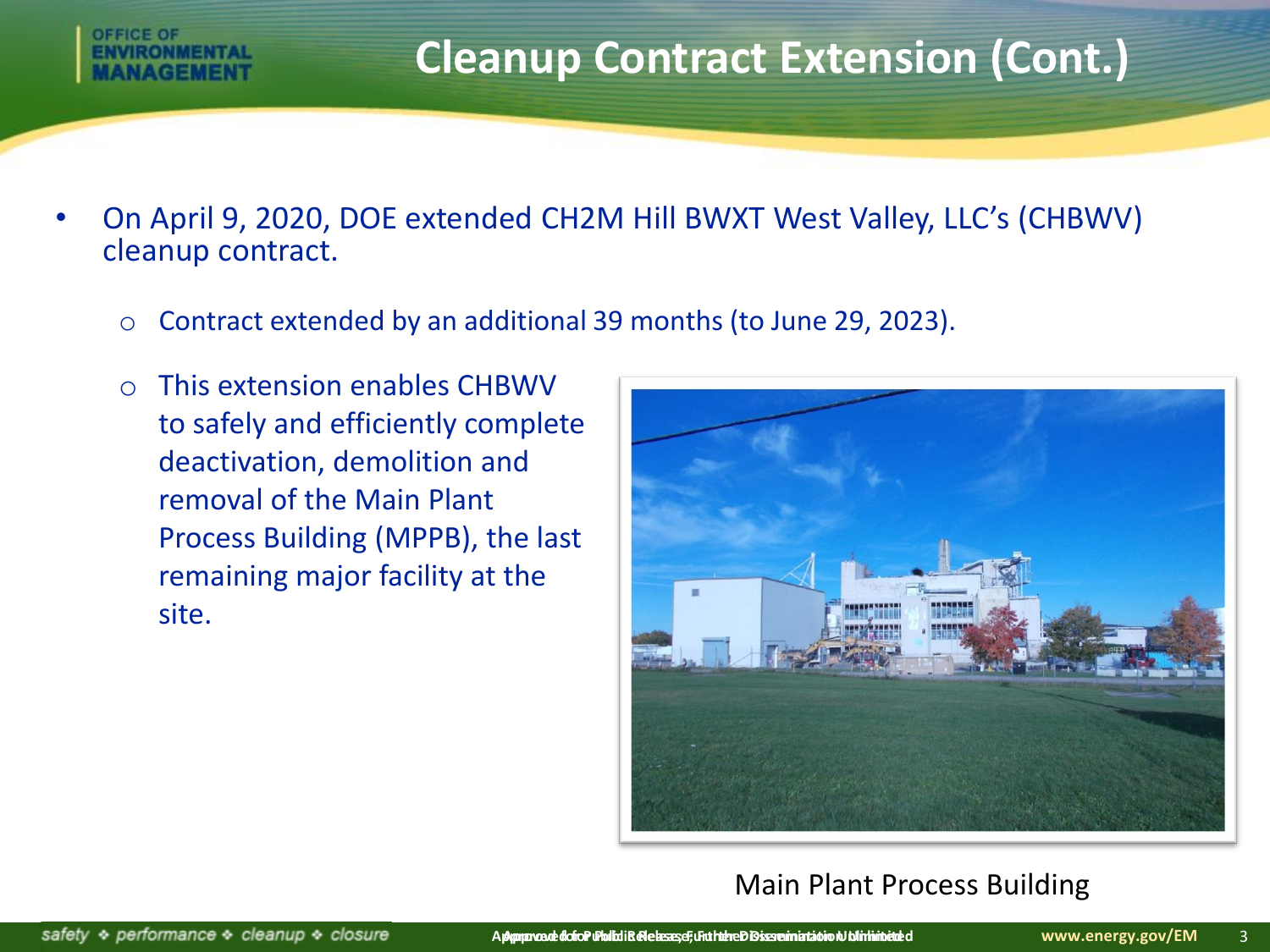### **Cleanup Contract Extension (Cont.)**

- The total value of the extension modification is \$243 million.
	- The new contract value will be approximately \$836 million based on the original contract date of August 2011.
- The contractor will be required to perform work safely and efficiently until the activities under the scope of work are completed.
- Work also includes other facility disposition activities.

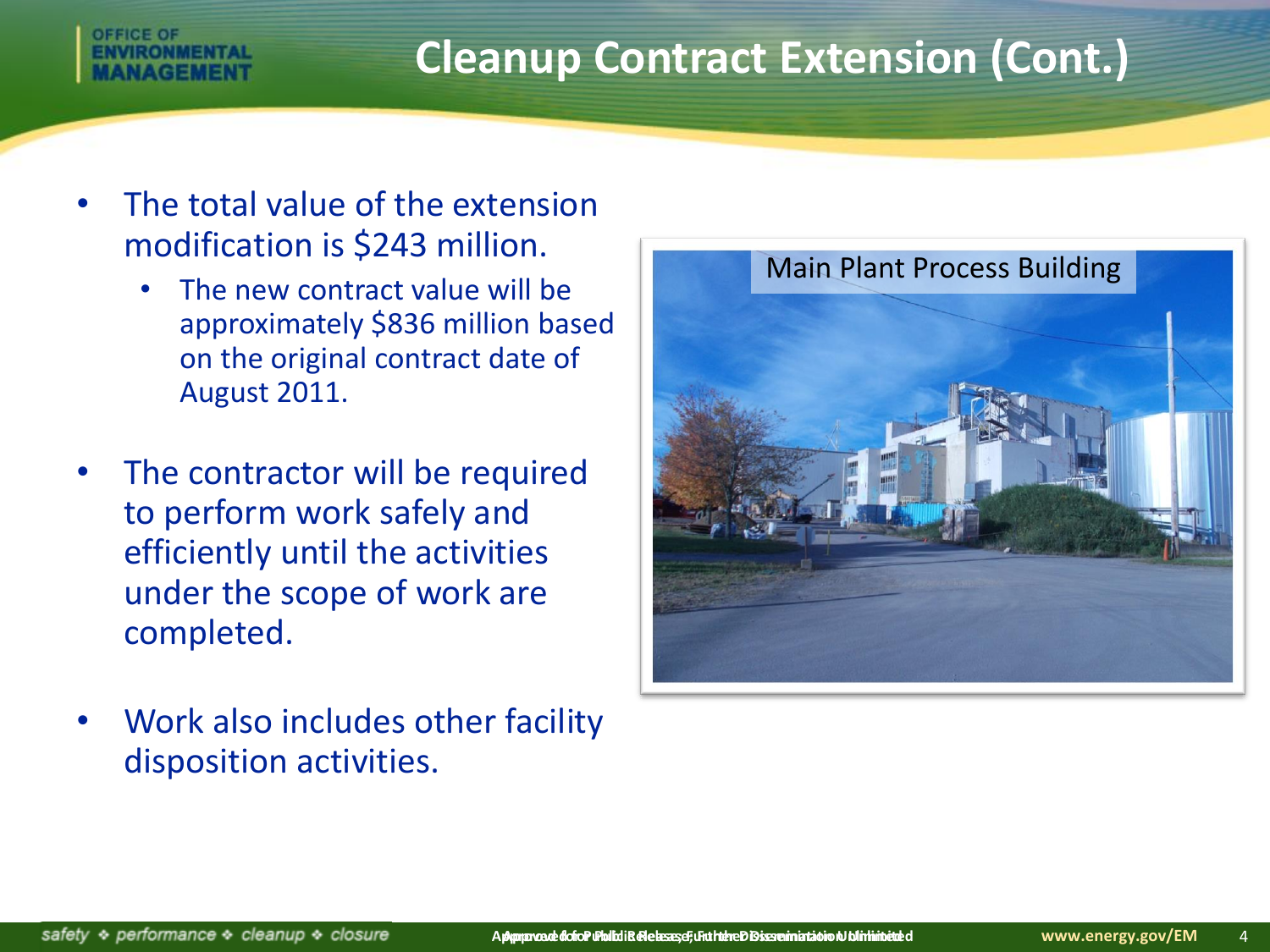### **Ongoing Cleanup Work**

### In preparing the MMPB for demolition, CHBWV has:

**FFICE OF** 

- Removed seven of the nine facilities surrounding the MPPB
- Completed 98% of the deactivation work required before the MPPB can be demolished.
- Demolished 44 of 47 balance of site facilities and has restored the areas around the facilities.
- Completed significant infrastructure improvements to support the current and future cleanup efforts at the site.



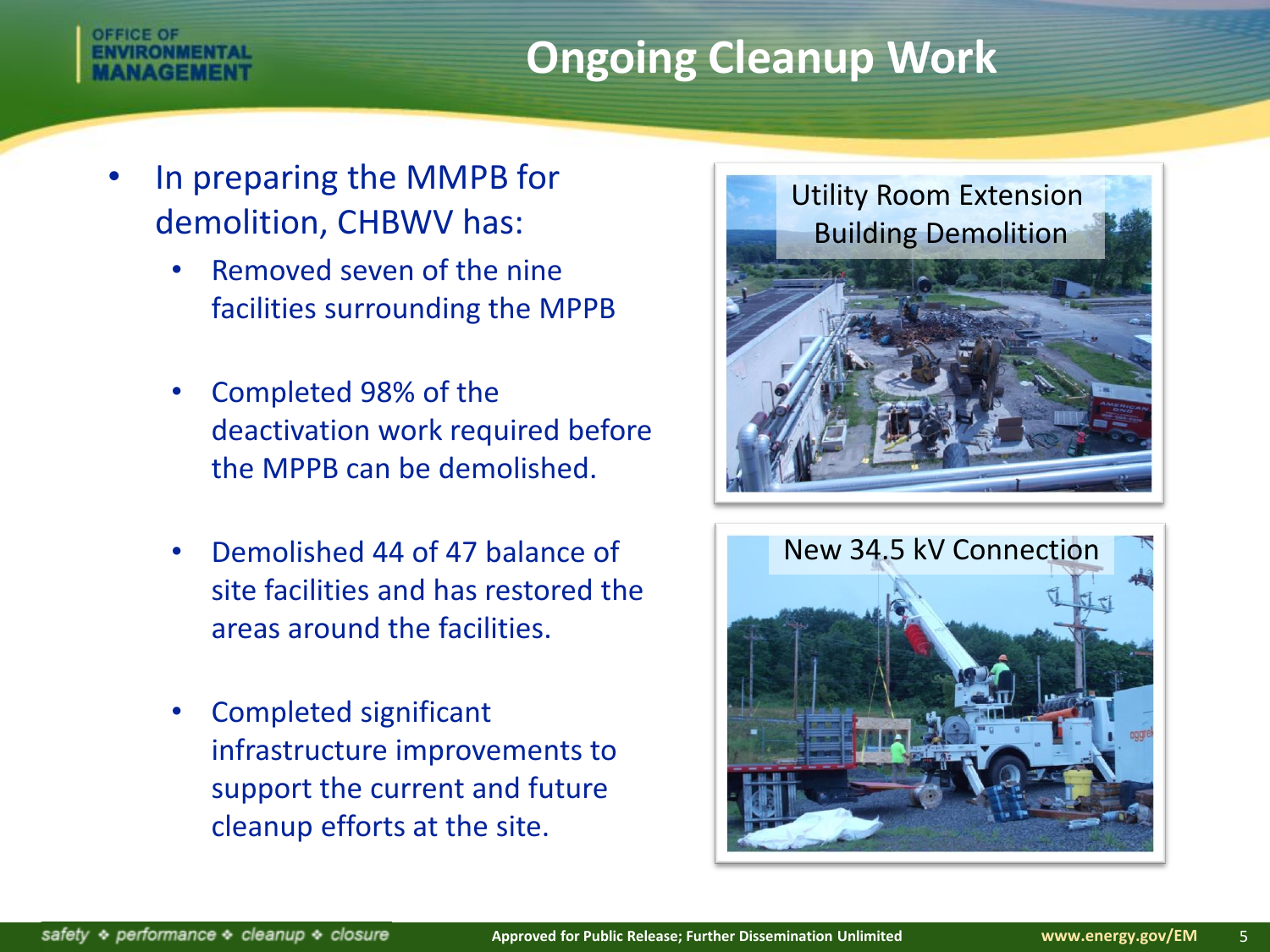

• Completion of this work scope will position the site to have a follow-on contract to complete Phase 1 Decommissioning.

> Main Plant Process Building (pre-demolition of Office Building)